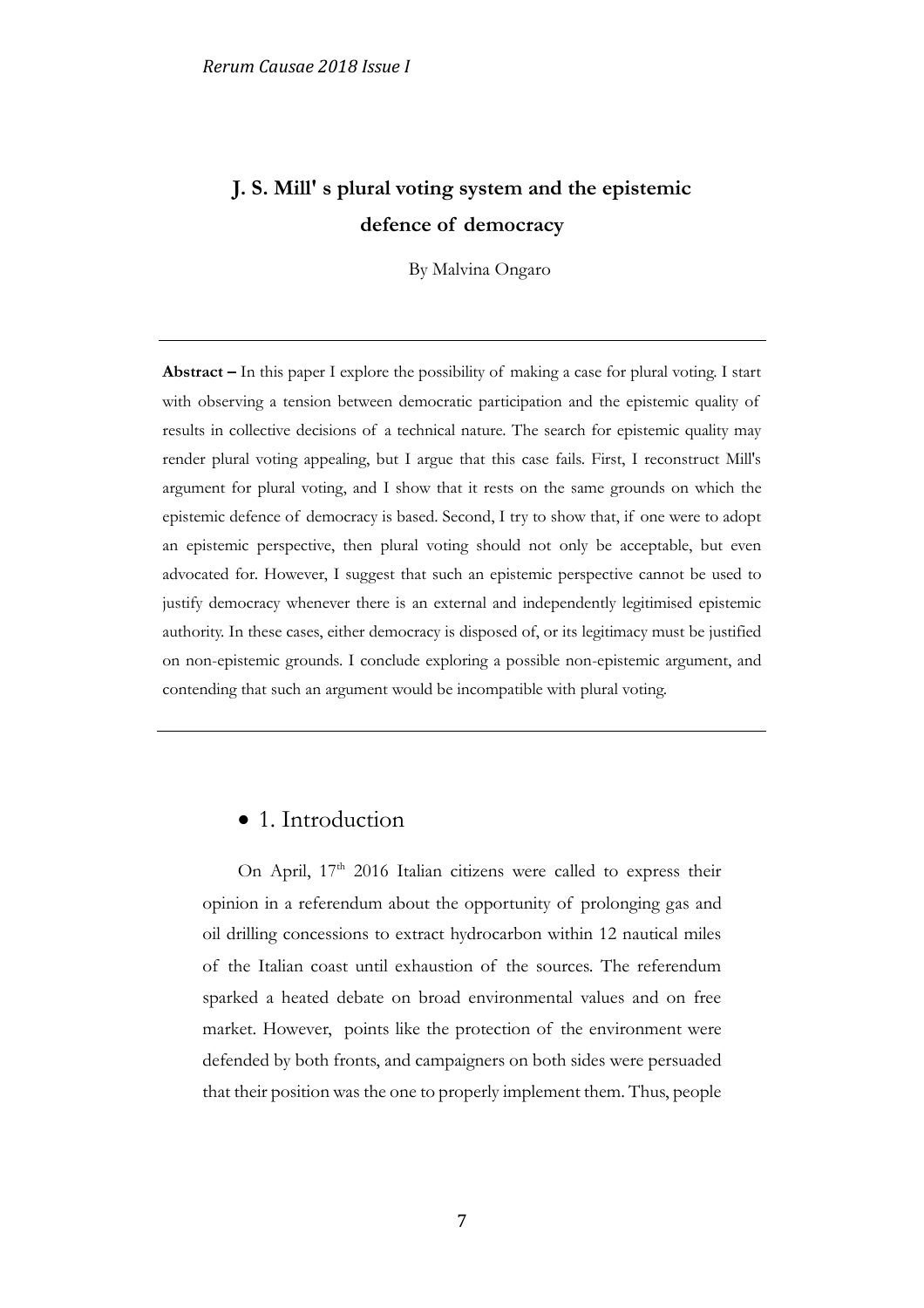sharing the same view would end up in opposite fronts. In the end, the turnout was so low  $(31\%)$  that the result was not validated<sup>1</sup>, and the referendum proved to be only a waste of public resources.

What went wrong? The confusion was partly due to the highly technical nature of the matter at hand<sup>2</sup>: the consequences of either choice were hard to identify for anybody without a proper understanding of engineering and international trade. Therefore, it seems that there are matters on which appealing indiscriminately to the whole population is not the right thing to do – matters that need competence to be settled. Furthermore, there are matters of fact that are either true or false, and on which there seems to be no point in asking the opinion of the majority. If we do not vote on gravity, why should we vote on climate change? And yet, shouldn't a democracy guarantee that all citizens have equal voice on public matters?

Some philosophers have argued that this is not necessarily the case, and that epistemic accuracy needs not be in tension with democracy. Electoral democracy may come in different forms, including systems where influence is unevenly distributed. In his treatises *On Liberty* (1859) and *Considerations on Representative Government* (1861), John Stuart Mill defends an implementation of democracy characterised by a weightedvoting system of *plural voting* (PV henceforth). In such a system, while every citizen (within the scope of suffrage<sup>3</sup>) votes, and thus participates in public decision-making, those with higher competence will have more votes to express, and thus a higher influence.

1

<sup>1</sup> Ministero dell'Interno[: Archivio storico delle elezioni.](http://elezionistorico.interno.it/index.php?tpel=F&dtel=17/04/2016&tpa=Y&tpe=A&lev0=0&levsut0=0&es0=N&ms=S)

<sup>2</sup> See Cozzi (2016): "(The) question was too technical to be subject to a referendum, above all because it would hardly been fully understood by those citizens who should have voted".

<sup>3</sup> Which, for Mill, would include women but still exclude illiterates, bankrupts, and non-tax-payers: see Mill (1861).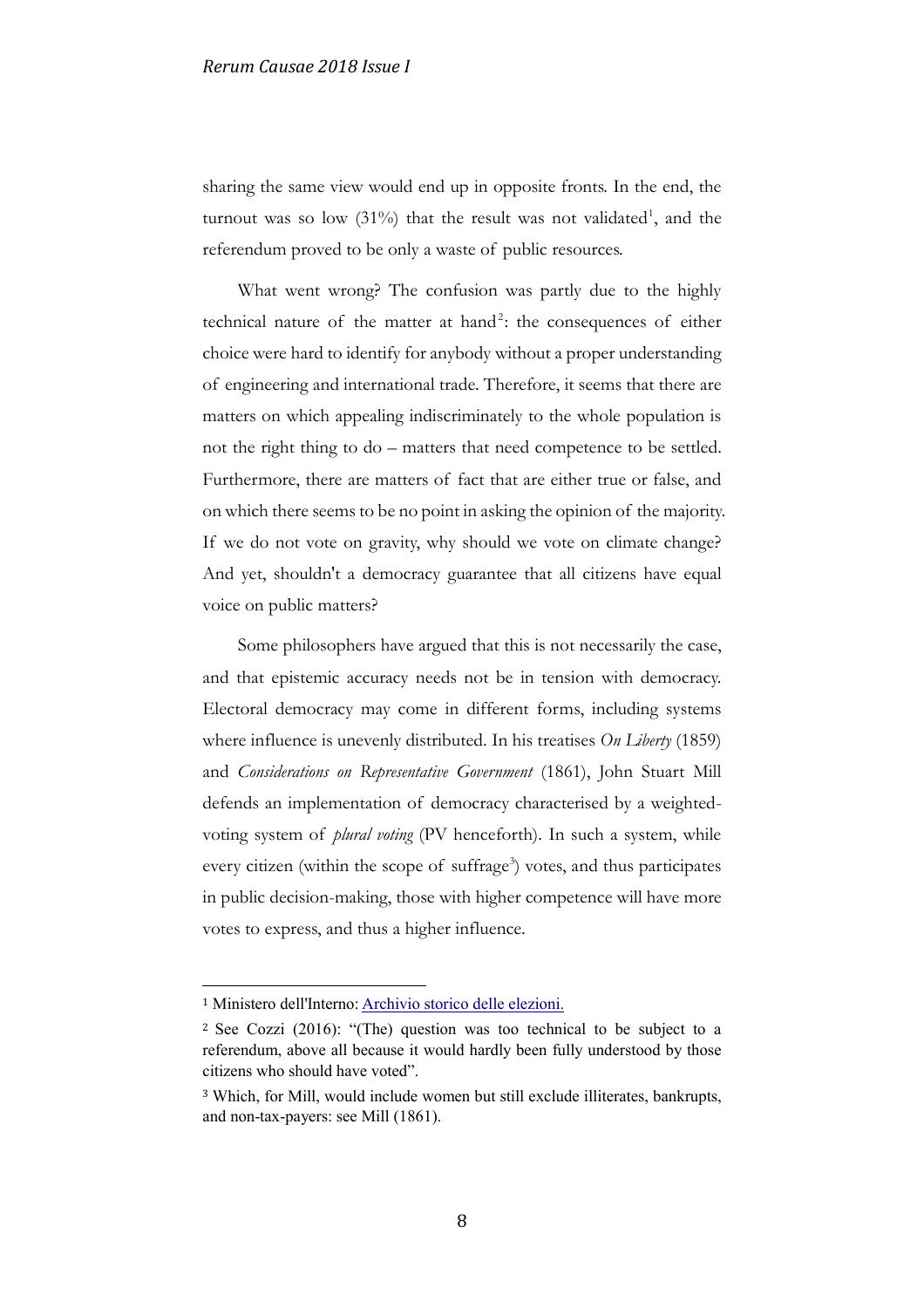A proposal on these lines seems to go against the natural intuition that democracy recognises the equality of all citizens. However, in light of cases like the Italian referendum or climate change denial, there seems to be an appealing case for a system that favours competence. In what follows, I will try to show that the validity of weighted-voting systems depends on the justification adduced for democracy as a legitimate source of political authority. If the case for democracy rests on an epistemic argument that looks at the quality of the decisions it reaches, then weighted voting should not only be valid, but even advocated for. Nevertheless, I will suggest that epistemic arguments cannot justify democracy when there are external epistemic authorities, and that therefore democracy will need some non-epistemic justification at least in those cases. However, I will conclude that, if the legitimacy of democracy rests on non-epistemic grounds, then Mill's case for PV seems to fail.

### • 2. The Epistemic Argument

1

According to Mill, the value of a form of government is not absolute: it is relative to the consequences it produces within a given society<sup>4</sup>. In his utilitarian view, democracy  $-$  as any other system  $-$  is not a good thing *per se*, but it is as good as its consequences. Therefore, if we can improve the consequences, then we have a better form of government.

With this criterion in mind, Mill proposes PV as the best democratic system. In his view, PV would improve the consequences of democratic decision-making by (i) avoiding class-legislation, and by (ii) assigning

<sup>&</sup>lt;sup>4</sup> "The ideally best form of government is [...] the one which [...] is attended with the greatest amount of beneficial consequences, immediate and prospective" (Mill (1861), p. 404).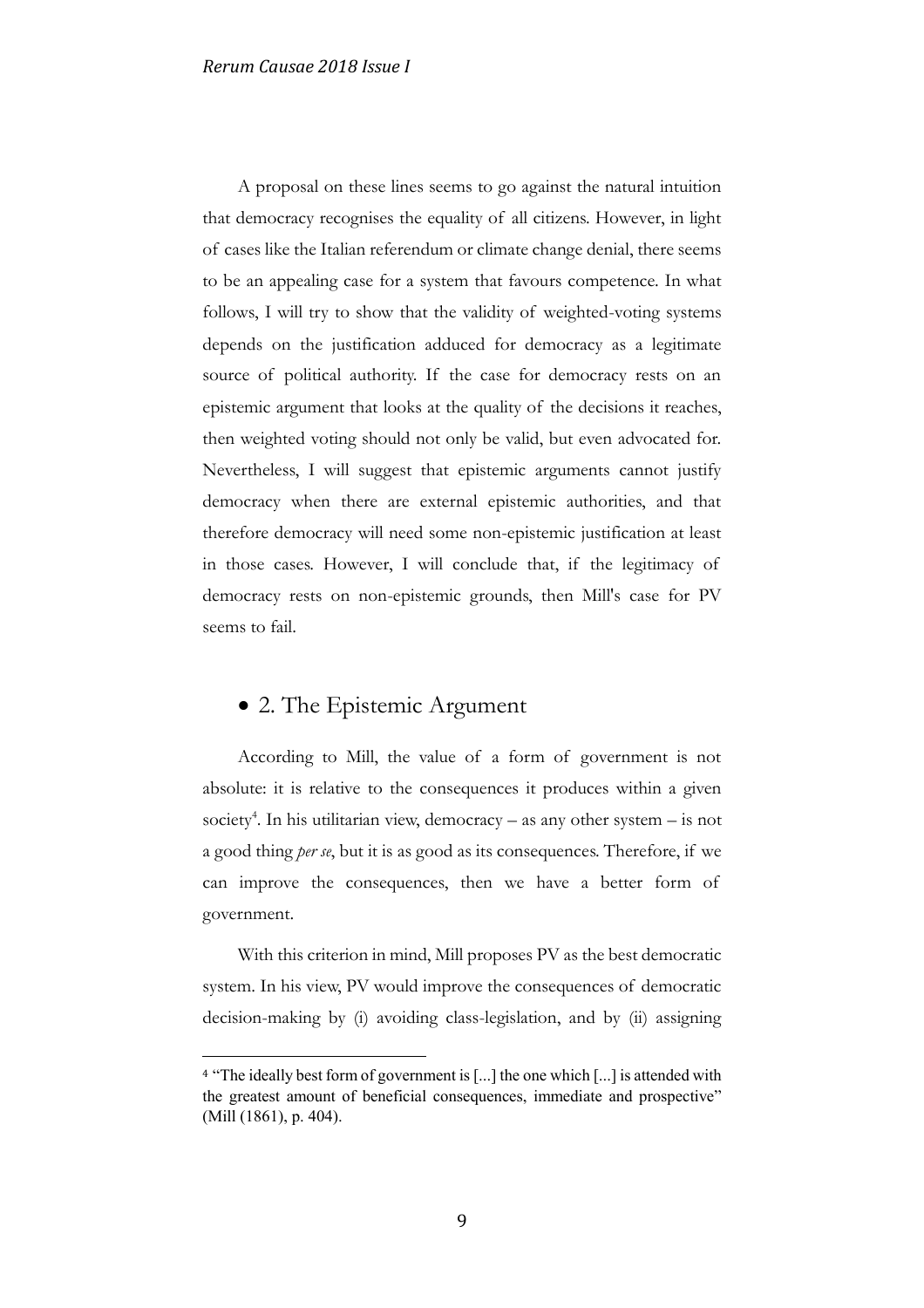influence proportional to competence and intelligence (Mill 1861).

The need to avoid class-legislation can be seen as a circumstantial claim, that would make PV a temporal solution given the uniform composition of the social classes of the times (as affirmed, e.g., by Brilhante & Roca (2013)). But the call for unequal influence is proposed as a general reason in support of PV. In Mill's words, "that the constitution of a country should declare ignorance to be entitled to as much political power as knowledge" (1861, p. 478) is not only useless, but even hurtful, and this regardless of the composition of society. Let us see on which basis Mill values unequal influence.

Since voting is a tool for decision-making, its main consequence is the outcome of that decision. Therefore, from a utilitarian perspective, a voting system is better than another if it leads to better decisions.

Often, democracy is defended precisely on these grounds. The epistemic defence of democracy (EDD henceforth) claims that democracy is better than other forms of decision-making because it is more reliable in making the right choice. If there is a correct decision, democracy is justified to the extent that it tracks it:

> "For epistemic democrats, the aim of democracy is to 'track the truth.' For them, democracy is more desirable than alternative forms of decision-making because, and insofar as, it does that." (List and Goodin (2001), p. 1).

EDD justifies democracy over other forms of government, but there is no reason why a similar standard should not apply also to different voting systems within democracy. Let us call this standard EDD':

> EDD': a democratic voting system is more desirable than alternative ones because, and insofar as, it tracks the truth.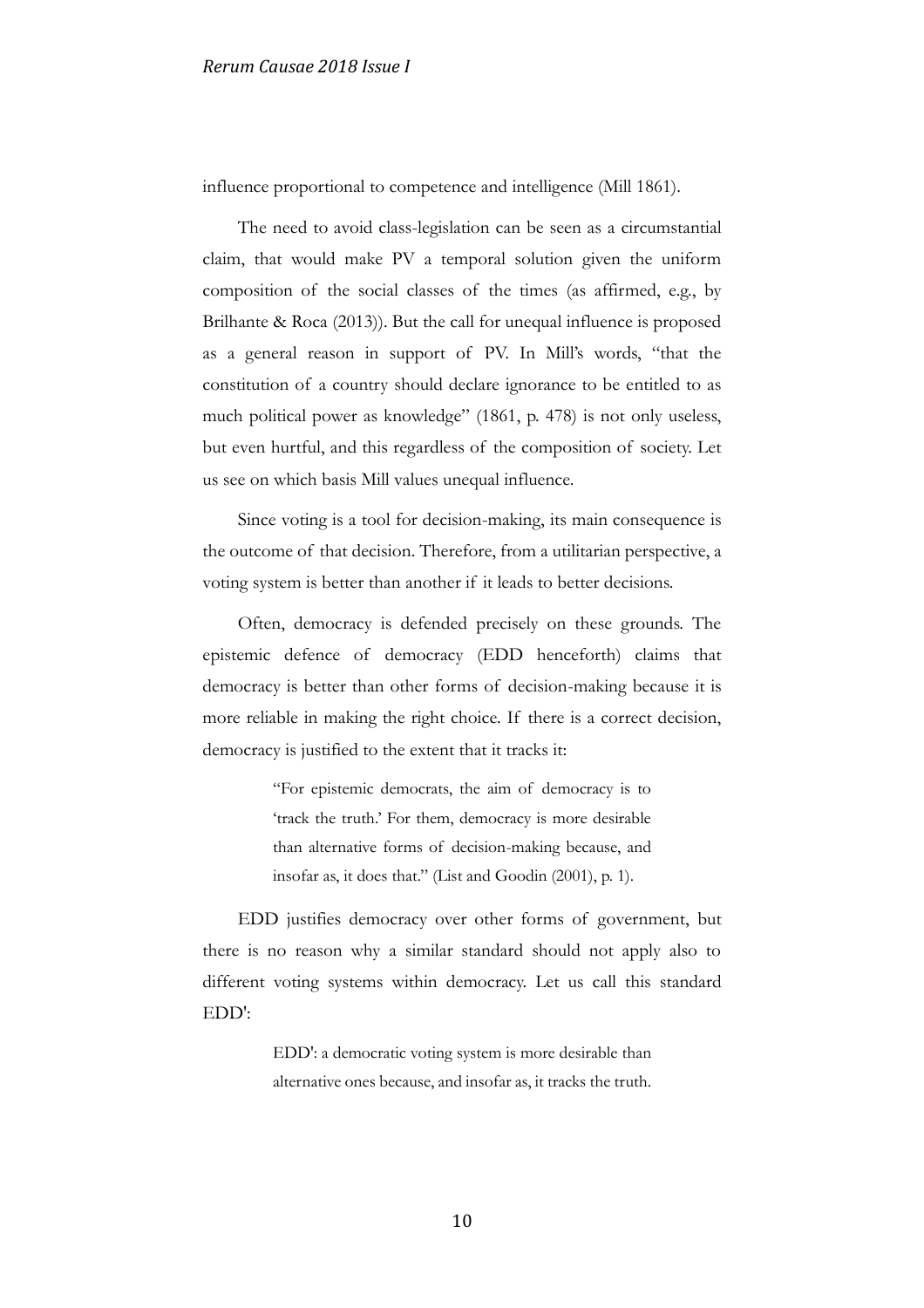It is with something like EDD' in mind that Mill proposes PV. PV is supposed to be a better truth-tracker than other democratic rules, and since he appeals to proportional influence to argue for it, then proportionality of influence must bring some epistemic advantage. So, to complete Mill's argument we need a reason for the claim that assigning greater influence to competence improves the accuracy of decisions. Even though Mill does not provide one himself, Condorcet's (1785) Jury Theorem (CJT henceforth) can be used to support his conclusion.

In CJT, the probability that a group reaches a correct decision increases with the size of the group – as long as every member is sufficiently competent, i.e. has a probability higher than chance of being right. Moreover, the higher the competence, the higher the probability to reach a correct decision. Therefore, if the quality of the final decision is the relevant criterion, then democratic procedures should value competence, and PV is a way to implement this result. To make the argument clearer:

- i. EDD': A democratic voting system is better than other ones if it produces more correct outcomes.
- ii. CJT: The higher the competence involved, the likelier the correctness of the outcome.
- iii. By definition, PV assigns more influence to competence.

Therefore, *ceteris paribus,* PV democracy is better than non-PV democracy.

Note that the only assumptions needed are CJT and EDD'. For this reason, it appears that, if the legitimacy of democracy is argued only in terms of the quality of the outcomes it produces, then weighted-voting systems like PV should not only be accepted as legitimate forms of democracy, but also advocated for as more reliable truth-trackers.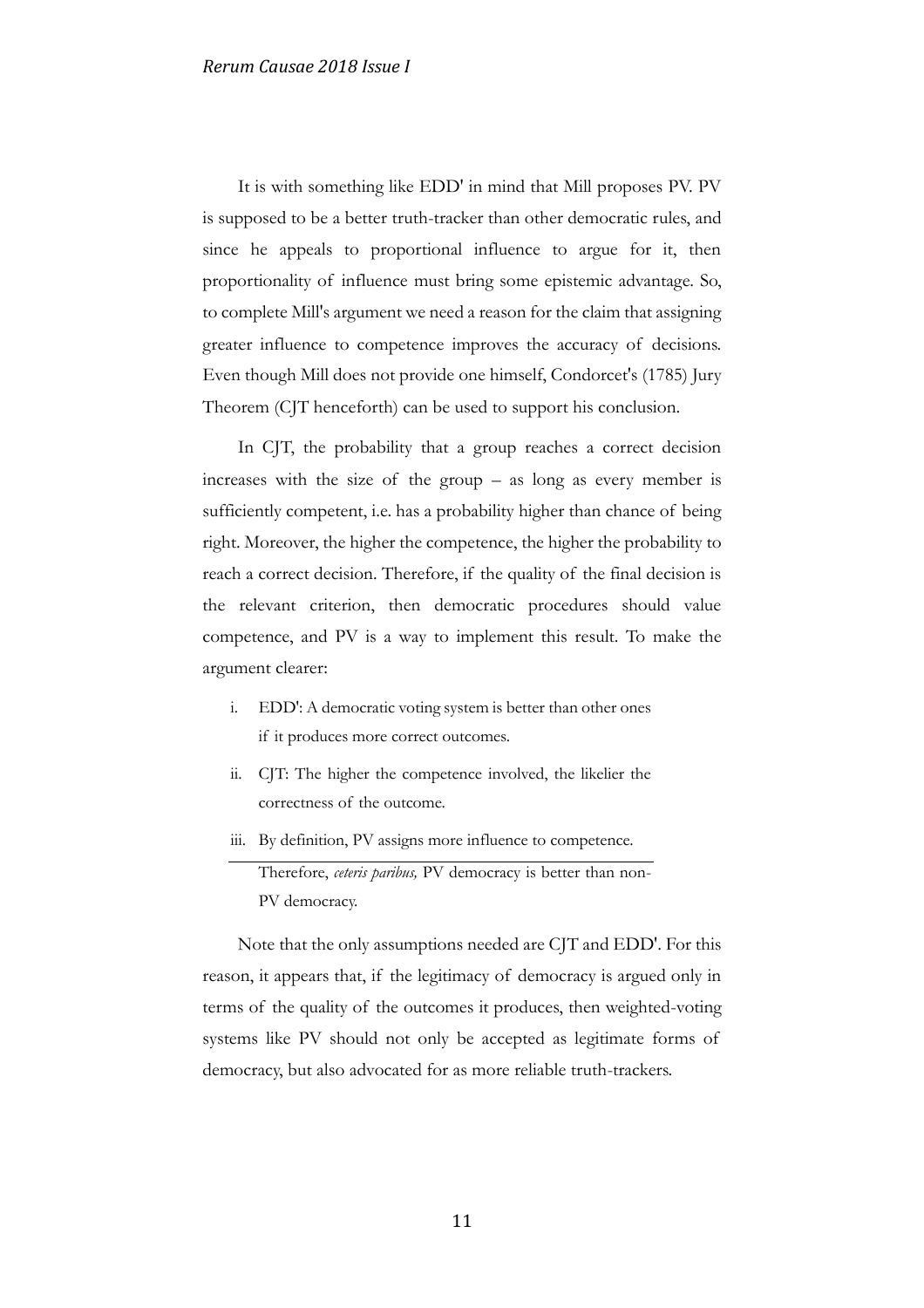### • 3. The Objection from External Authorities

It appears that, from an EDD perspective, the legitimacy of democracy hinges on its relation with some external, procedureindependent truth. A democratic decision is a legitimate source of political authority insofar as it is more likely to track that truth than a decision issued by another procedure. This means that, if democracy is the most reliable truth-tracker over a matter of fact *d,* then it is also a source of epistemic authority<sup>5</sup> on *d*.

Yet, it may often be the case that there exists an alternative epistemic authority on that matter. This would seem to be particularly plausible if *d* concerned scientific issues like climate change, or technicisms like drilling concessions. In such cases, there could be a different and domainspecific form of decision-making, which would possibly be a better truth-tracker than democracy.

If that is so, then on the basis of EDD democracy would be dispensable. If what legitimises democracy is its epistemic value, then whenever there is a third-party authority with better epistemic reliability democracy is redundant, as that authority is a better truth-tracker. Under EDD, such independently legitimised epistemic authority should also count as a source of political authority on *d*.

Therefore, it seems that EDD can justify democracy only in those cases where there is no better epistemic authority. As soon as there is one, democracy cannot be legitimised by EDD. Which means that, in these cases, either we dispense of democracy, or we legitimise it on nonepistemic grounds. In the next section, I will explore a non-epistemic argument for democracy, and assess its import for the legitimacy of Mill's

1

<sup>5</sup> For a definition of political and epistemic authority, see Peter (2016).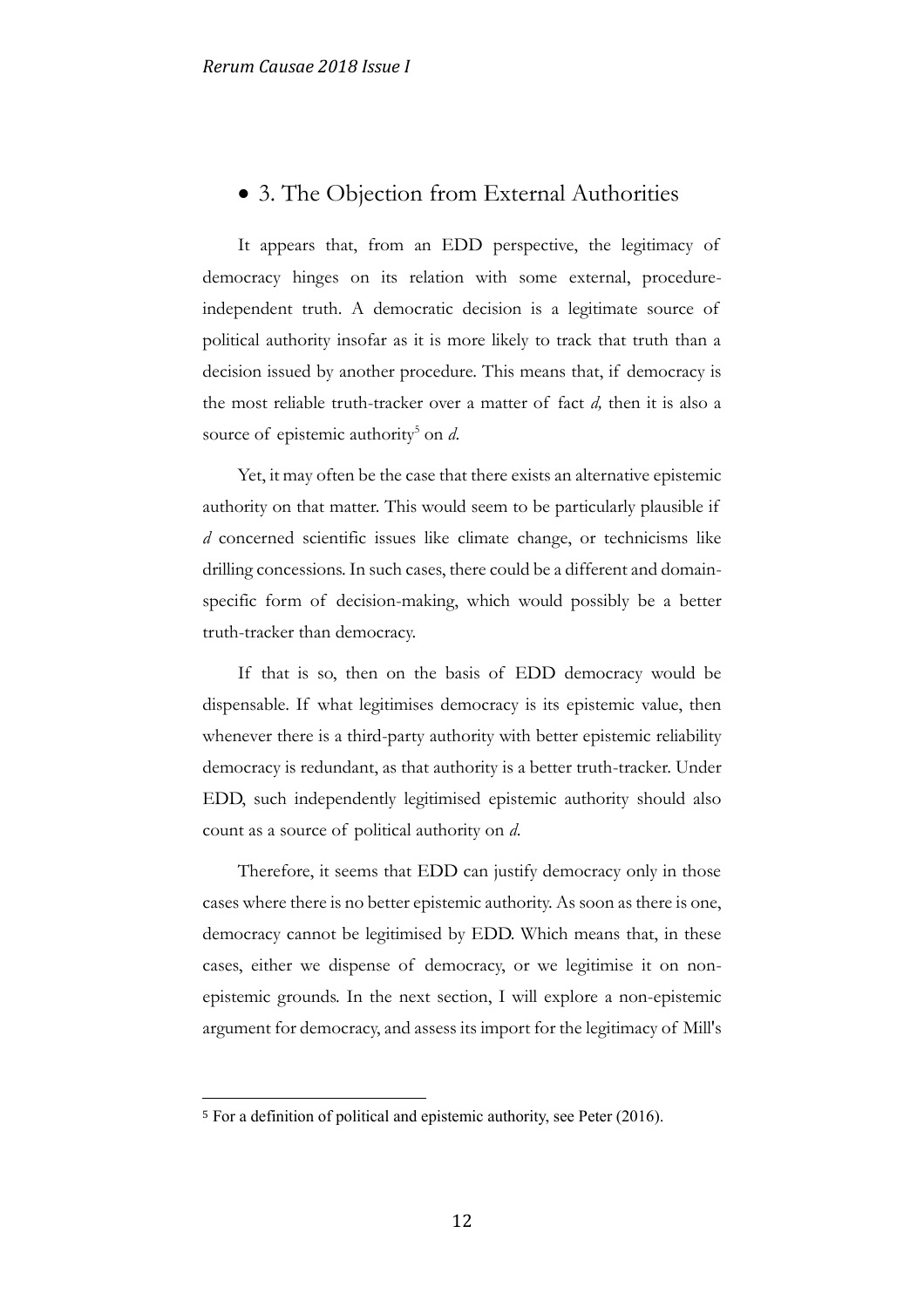PV.

# • 4. Equal Opportunity

If we want to legitimise democracy even in presence of an external epistemic authority, then the legitimising argument must be nonepistemic. One such argument could run on the following lines.

Most real-life policy decisions involve value judgements. It seems reasonable to assume that at least some, if not all, of these judgements are such that they do not have a truth value. If a judgement does not have a truth value, then a procedure to decide on it cannot be justified epistemically, since it is hard to determine which procedure is a better truth-tracker with respect to a judgement that does not have a truth value. Moreover, the population may disagree not only on the judgements, but also on the identification of any relevant expert for the matter (Christiano 2008). Therefore, it seems that divergences in value judgements may be irreducible – either because there is widespread disagreement that cannot be settled by any recognisable moral authority, or even, as Berlin (1958) claims, because values are intrinsically plural. Yet, individual divergences still need to be settled collectively.

In absence of some externally legitimated authority, citizens themselves should be considered equal authorities over values, and therefore over the evaluation of political decisions. For this reason, individuals should be given an equal opportunity of participation, as this equality is the only way for them to avoid being governed with laws justified on values that they do not recognise, and that therefore are illegitimate. Democracy is justified in virtue of it being the only form of government that recognises equal agency to citizens.

It is clear that a non-epistemic argument constructed on these lines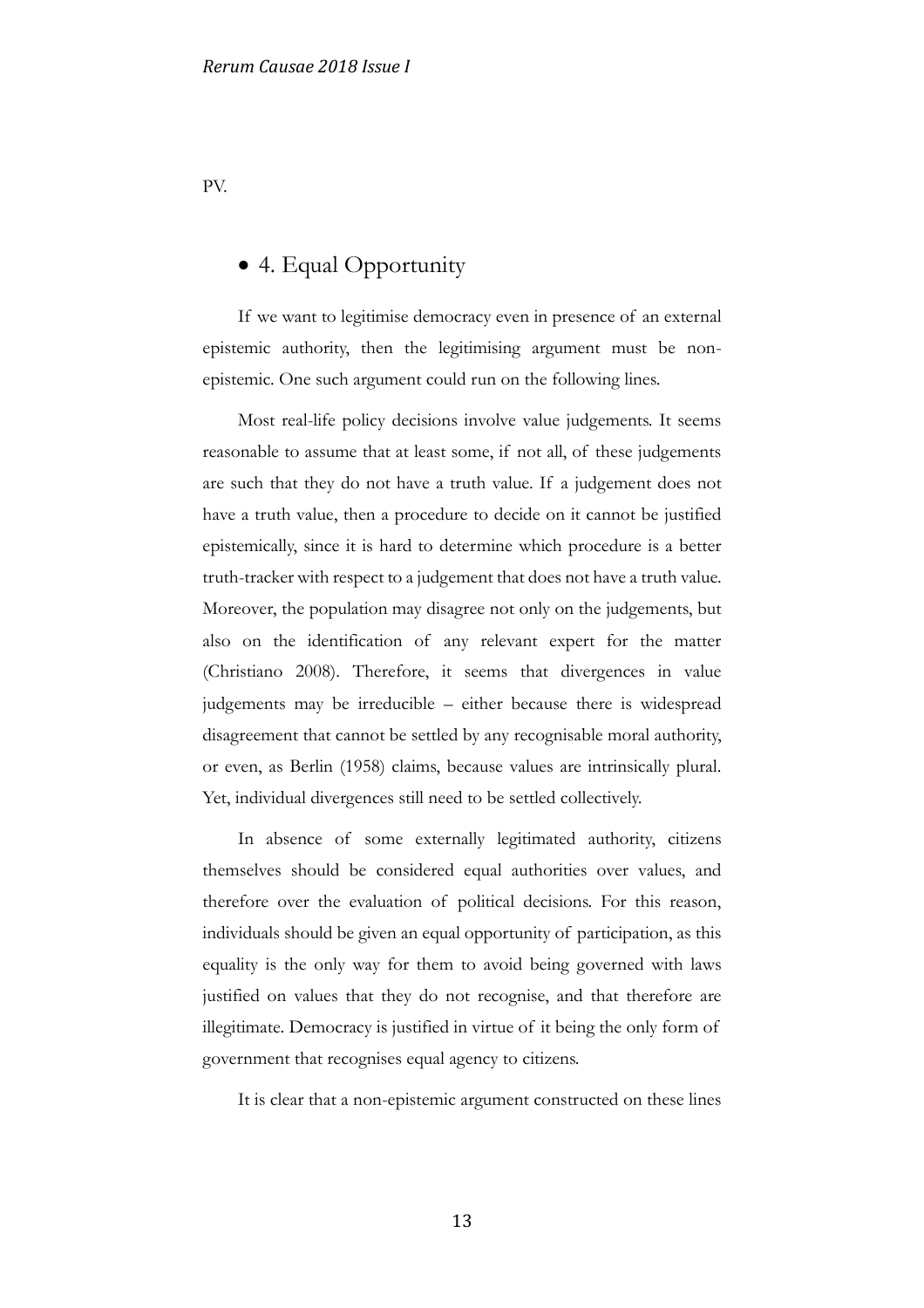cannot support a weighted-voting system as the one proposed by Mill. PV is grounded precisely on the fact that better outcomes come from an unequal distribution of opportunities to influence political agency. Therefore, if we justify democracy to the extent that it guarantees equal opportunity of influence, then weighted-voting systems like PV are illegitimate

One could accept that equal participation is required for value judgements, and that external authorities may be epistemically more reliable than voting to deal with empirical judgements. But then one could argue that, since most policy decisions involve a mixture of the two, a procedure like PV could provide a good compromise between epistemic accuracy and equal treatment. However, an argument on these lines is not purely epistemic anymore. It is not concerned uniquely with the quality of the outcomes, as Mill's argument is, but it accepts the relevance of other, purely procedural parameters.

## • 5. Conclusions

Mill's proposal of assigning more votes to more competent citizens is justified within a general epistemic defence of democracy. If quality of the outcomes is the standard by which forms of government are assessed, then CJT shows not only the legitimacy of democracy, but also that of PV as a democratic system. However, EDD can legitimise democracy only in the absence of an external epistemic authority. In any other case, democracy needs to be legitimised with another argument. This could be based on value-laden decisions: in the lack of legitimate moral authority, citizens should enjoy equal opportunity to participate in political agency. But a justification for democracy grounded on the value of equal participation, by definition, does not justify systems based on unequal influence like Mill's PV.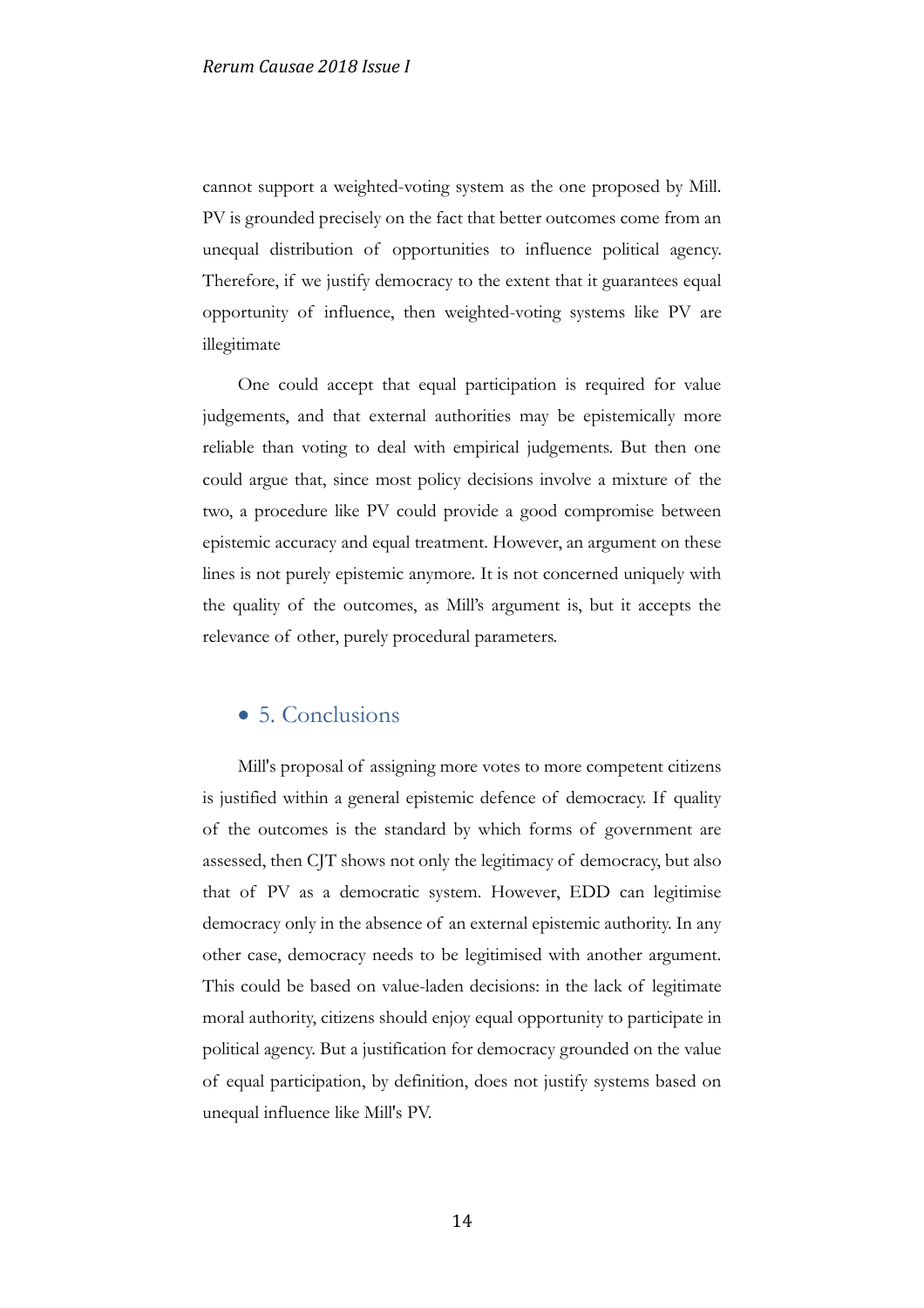As a side speculation, this does not mean that democracy is always the best decision system. Purely technical and scientific issues, like the limits of drilling concessions or climate change, should be resolved by experts, without wasting public resources to democratically deliberate over matters on which the threshold of minimum competence required by CJT is unlikely to be reached. A more promising way to conciliate epistemic and democratic values could be to delineate the respective spheres of competence and identify the right contexts of applications of different decision-making procedures, rather then looking for the perfect blend in a single voting system.

#### **REFERENCES**

- Berlin, I. (1958). Two Concepts of Liberty. In Hardy H. (ed.), (2002). *Liberty.* Oxford: Oxford University Press.
- Brilhante, Á. A., & Rocha, F. J. S. (2013). Democracy and Plural Voting in John Stuart Mill's Political Thought. *Ethic@, 12*(1), 53-65.
- Cerovac, I. (2016). Plural Voting and JS Mill's Account of Democratic Legitimacy. *Croatian Journal of Philosophy*, *16*(1 (46)), 91-106.
- Christiano, T. (2008). *The constitution of equality: Democratic authority and its limits*. Oxford: Oxford University Press.
- Condorcet, N.C. (1785) *Essai sur l'application de l'analyse à la probabilité des decisions rendues à la pluralité des voix.* Paris: Imprimerie Royale.
- Cozzi, A. (2016): [Italy, the \(imperfect\) oil referendum.](http://mediterraneanaffairs.com/italy-the-imperfect-oil-drilling-referendum/) In *Mediterranean Affairs,* 9/05/2016.
- Estlund, D. M. (2009). *Democratic authority: A philosophical framework*.